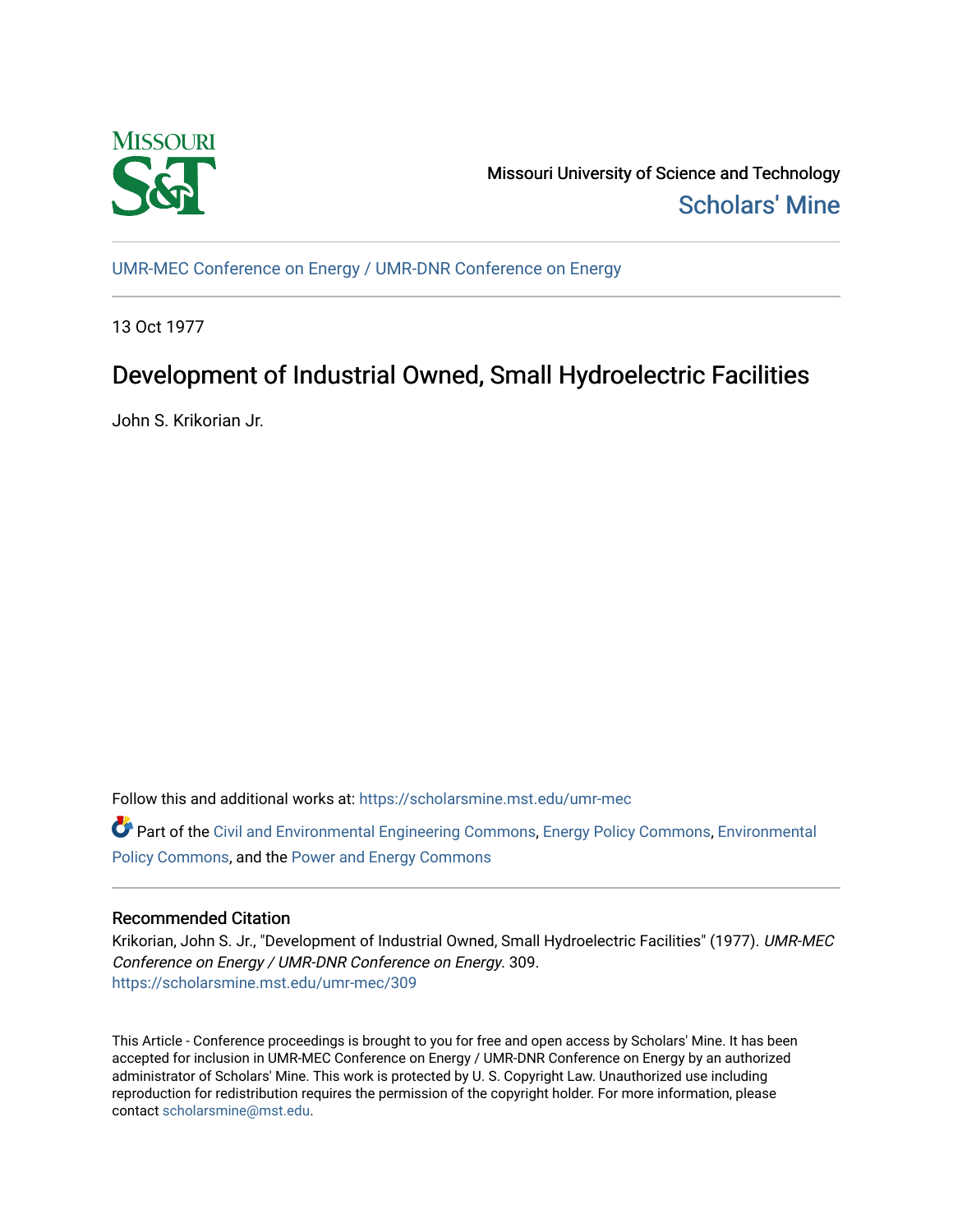## **DEVELOPMENT OF INDUSTRIAL OWNED, SMALL HYDROELECTRIC FACILITIES**

**John S. Krikorian, Jr. University of Rhode Island Kingston, Rhode Island 02881**

#### **Abstract**

**A methodology is discussed for determining the economic feasibility of reclaiming industrial owned, small hydroelectric facilities. A cash flow computer model provides the means for coping with many of the diverse inputs that occur at different sites. A detailed case study is presented. Some institutional factors that aid or hinder development are discussed.**

#### **1. INTRODUCTION**

**To provide motive power, large numbers of small hydropower plants were used by United States manufacturing industries at the turn of the century. The census (l) for the year 1900 lists 39,182 plants in use with an aggregate Horsepower of 1, 727,258 (l,289 Megawatts) accounting for 15.3 percent of the total motive power** used. New England had in operation 9,306 **plants at 655,931 Horsepower (^\*89 Megawatts** *)* **.**

**To put this in perspective, if one assumes that 1000 Megawatts of small hydroelectric plants could be developed with complete utilization of capacity, this would provide less than 0.5 percent of the total electrical energy used in the** United States during 1974 (2). Of some **interest are the economic feasibilities for industries suitably located to reclaim small abandoned hydro facilities for the generation of electrical energy. Such incentives are dependent on many variables, including regional energy**

**costs, engineering features of the power plant system, "good will" of the local Utility Company, the condition of existing facilities, a company's financial con dition, and company operating procedures. Main elements in the reclamation process are indicated in Figure 1. A cash flow** analysis (3) can be used to process many **of the input variables. From the cash flow, a utility function (4) is defined to express in compact form the economic feasibility for the development of a particular site. Computer modeling provides a means of coping with the many diverse inputs that occur at different sites.**

**Many of the sites are located on streams that have a yearly periodic flow (5). For plants located on these variable flow streams, the cash flow system model with the use of an appropriate utility function, is used to select a power plant size that will maximize the financial f eas ibility.**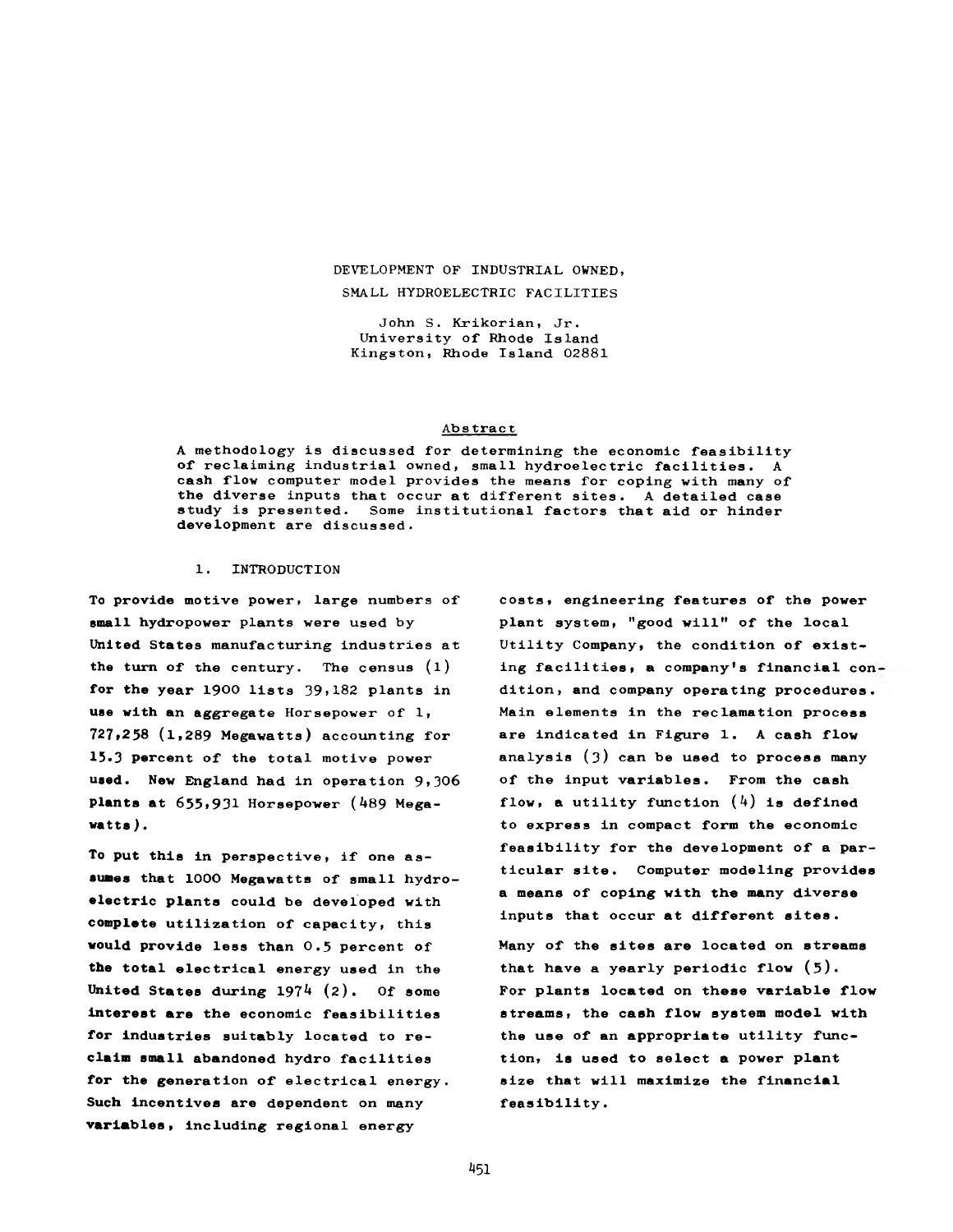

**MAJOR ELEMENTS IN RECLAMATION FIGURE 1**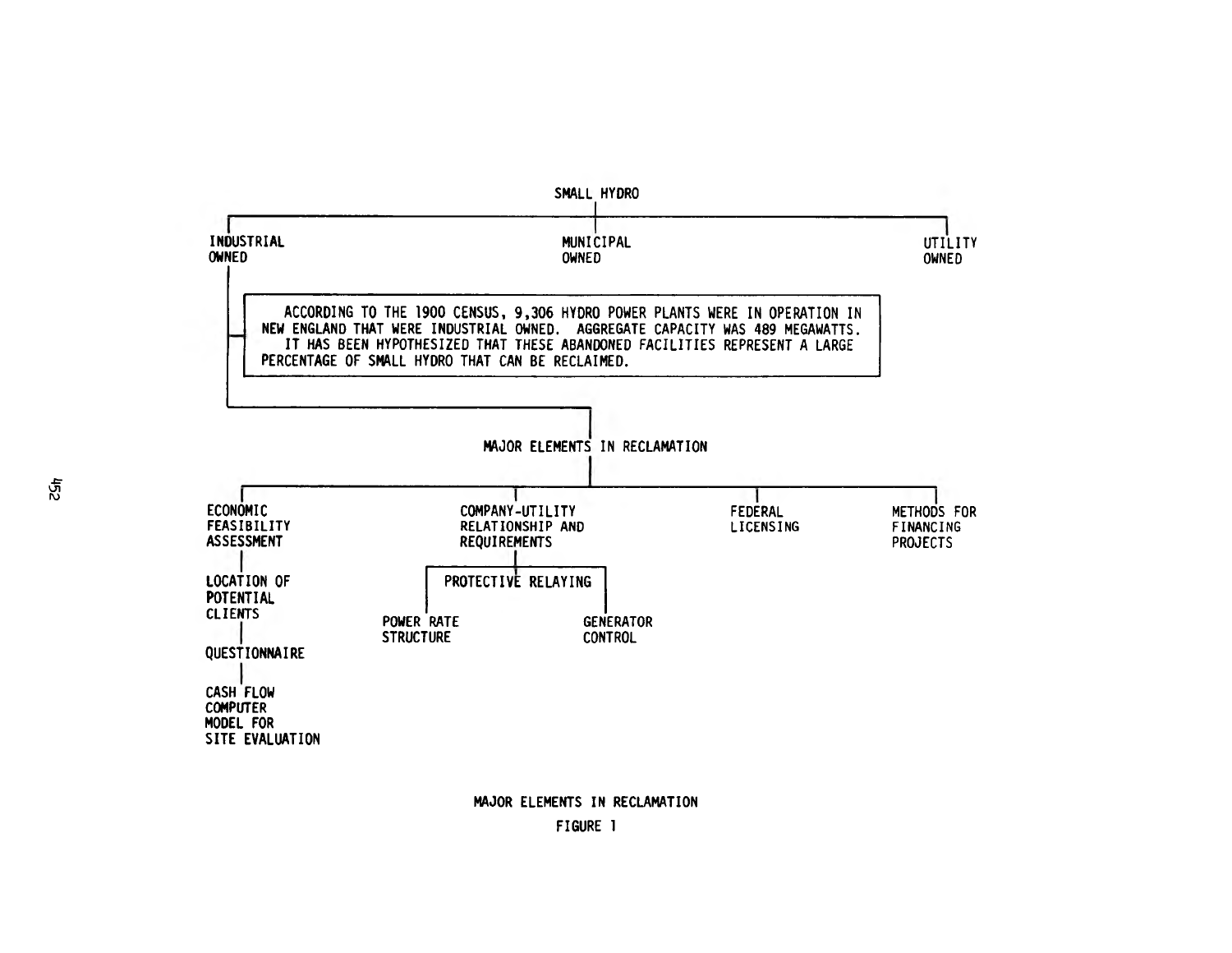#### **2. MODEL DEVELOPMENT**

#### **2.1 BASIC MODELING ASSUMPTIONS**

**Several basic assumptions have been made in developing the computer model; they are:**

- **(1) The hydroelectric generator is connected in parallel with the local Utility Company's system with excess energy sold to the Utility.**
- **(**2 **) The hydroelectric power plant has been installed primarily for use by the business in their industrial manufacturing process or plant activity (6).**

**A block diagram of the model is illustrated in Figure 2. It takes into account major engineering features of the facility, economic and financial conditions, and industrial operating procedures. Primary outputs are the yearly cash flow and yearly tax change. Cash flow is used for calculating different utilities.**

### **2.2 ENGINEERING ASPECTS OF MODEL**

**Major engineering elements include dam head, monthly river flow, power plant efficiency and power plant rating. From these inputs, the output for the electrical generator is calculated. The power available from the generator is modeled as»**

$$
P = 9.8 E F H,
$$
  
\n
$$
P_e = \begin{bmatrix} P & P & \leq P_g \\ P & P & & P & P_g \end{bmatrix},
$$
  
\n
$$
P = \text{Available Water Power (KW)}
$$
  
\n
$$
P_e = \text{Available Power from Electrical}
$$
  
\nPlant (KW)  
\n
$$
P_g = \text{Generator Nameplate Rating}
$$
  
\n
$$
E = \text{Efficiency}
$$
  
\n
$$
F = \text{Flow in Cubic Meters per Second}
$$
  
\n
$$
H = \text{Dom Head in Meters.}
$$

**When using the model for optimization of**

**power plant size, it was found that discontinuities in the yearly river flow data were the cause of nonsmooth power plant optimization curves. This effect was removed by obtaining a least squares approximation (7) of the flow. The smoothing approximation is an internal element of the model. Optimization studies are performed by defining an appropriate utility function and then determining power plant size to maximize the utility.**

#### **2.3 CASH FLOW CALCULATION**

**From the business workday and nonworkday average hourly power demand, available power, and the Utility power rate schedule, the value of yearly energy displaced and sold is determined. Energy sold is separated into that charged at the evening rate and that charged at the day rate. A yearly adjustment for energy cost increases is made when calculating the marginal revenue.**

**From the marginal revenue and other variables, the cash flow is calculated (3, 8, 9):**

$$
C_{f}(n) = P_{f}(n) + D(n) - L_{p}(n),
$$
  
\n
$$
P_{f}(n) = \left[ M_{r}(n) - D(n) - S_{t}(n) - D(n) - S_{t}(n) \right]
$$
  
\n
$$
P_{c}(n) - L_{i}(n) \left[ (1 - T_{f}), \frac{1}{n} \right]
$$

$$
n = Year n
$$
\n
$$
C_f = Cash Flow
$$
\n
$$
P_f = Profits after Removing
$$
\n
$$
Federal Taxes
$$
\n
$$
D = Depreciation
$$
\n
$$
L_f = Loan Principal
$$
\n
$$
S_t = State Taxes
$$
\n
$$
M_r = Marginal Revenue
$$
\n
$$
P_c = Production Costs
$$
\n
$$
L_i = Loan Interest
$$
\n
$$
T_f = Federal Tax Rate.
$$

**Yearly production costs Pc are adjusted**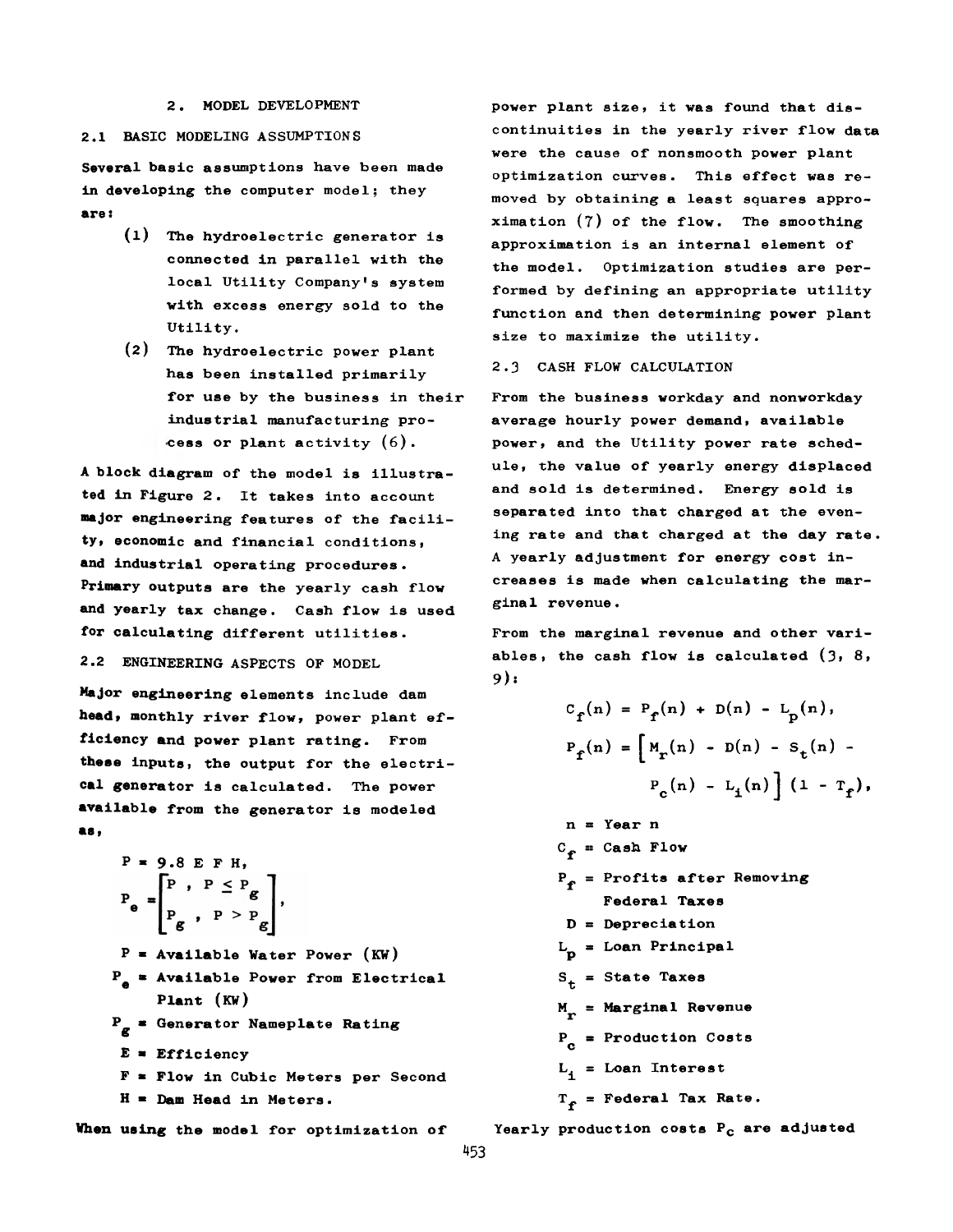



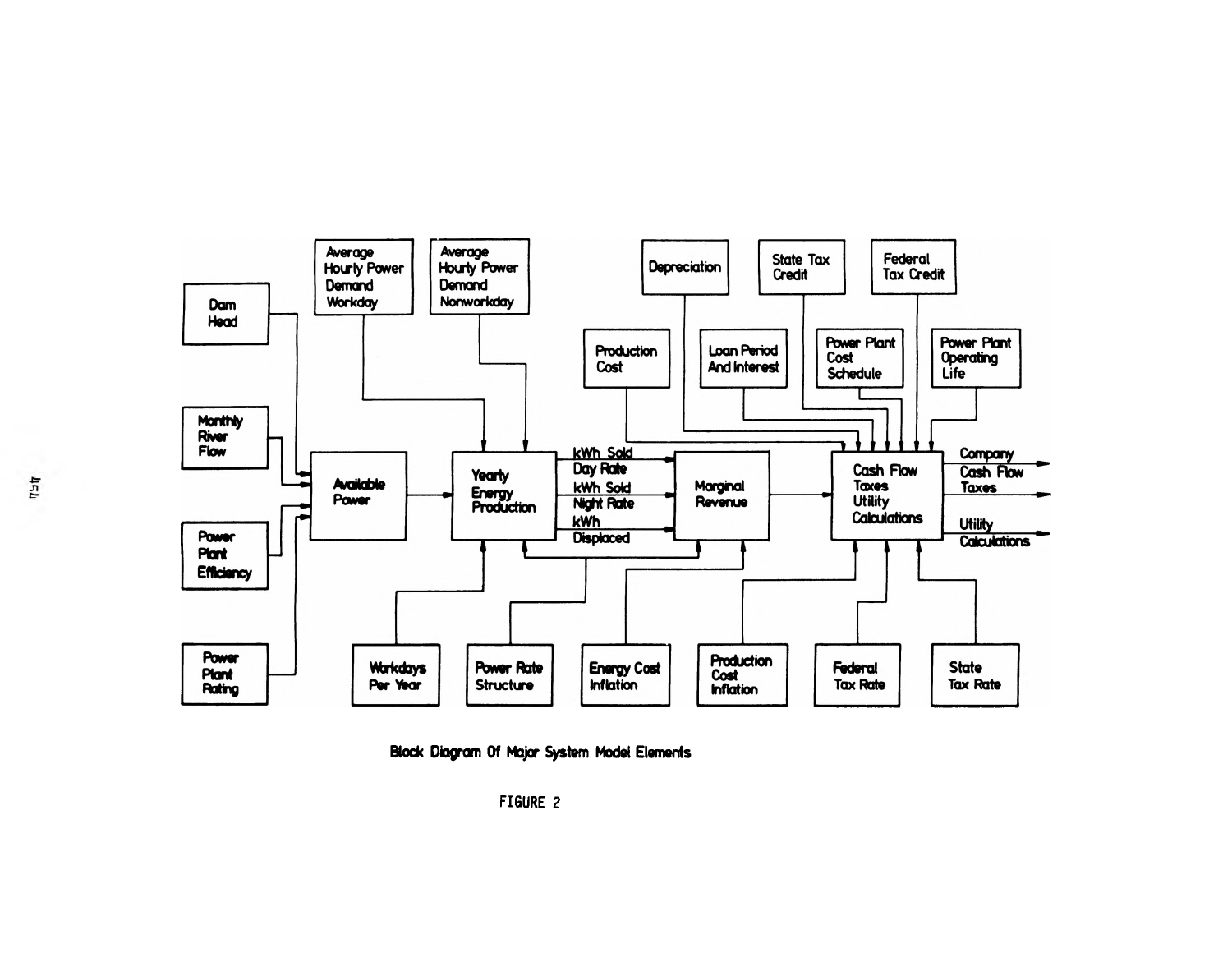**for an inflationary growth rate. Either straight-line or double declining balance depreciation can be used for determining depreciation. Principal and interest payments are for a loan amount equal to the capital cost less federal and state investment tax credits.**

## *2.h* **UTILITY FUNCTIONS**

**The examination of the cash flow function is one method of indicating the economic feasibility. A more compact form is obtained by defining a suitable utility function. The three utility functions incorporated into the model are representative of what could be used,**

$$
U_1 = \sum_{n=1}^{y_0} \frac{C_f(n)}{(1 + i_d)^{n-1}},
$$
  

$$
U_2 = \sum_{n=1}^{y} \frac{C_f(n)}{(1 + i_d)^{n-1}}
$$
  

$$
U_3 = \frac{1}{P_a y_\ell} \sum_{n=1}^{y_\ell} \frac{C_f(n)}{(1 + i_d)^{n-1}},
$$

- $U_1$ ,  $U_2$ ,  $U_3$  = Utilities **yQ \*\* Operating Life of Power Plant**  $C_e$  = Cash Flow  $i_A$  = Discount Rate **« Annual Loan Payment**
	- **y^ a Amortization Period for Loan.**

**The selection of an appropriate discount rate (3» 10) and utility function is a subjective decision involving the social, economic and financial system that influences the decision maker in the affected** industry.

**3. CASE STUDY**

### **3.1 ASSUMPTIONS**

**A Rhode Island industrial manufacturing FIGURE 3**

**plant (12) on the Pawtuxet River, South Branch, with abandoned hydro facilities has been investigated to determine the economic feasibility for reclamation. Figure 3 approximates the average hourly power demand for a workday and a nonworkday. Average monthly flow in the river is illustrated in Figure 4. An asset depreciation range of 11 years is used for the industrial activity. It is assumed that the Federal corporate tax rate is** *h8* **percent and that a 10 year, 10.25 percent loan is secured to finance the project.**



## Average Hourly Power Demand **Average Hourly Power Demand**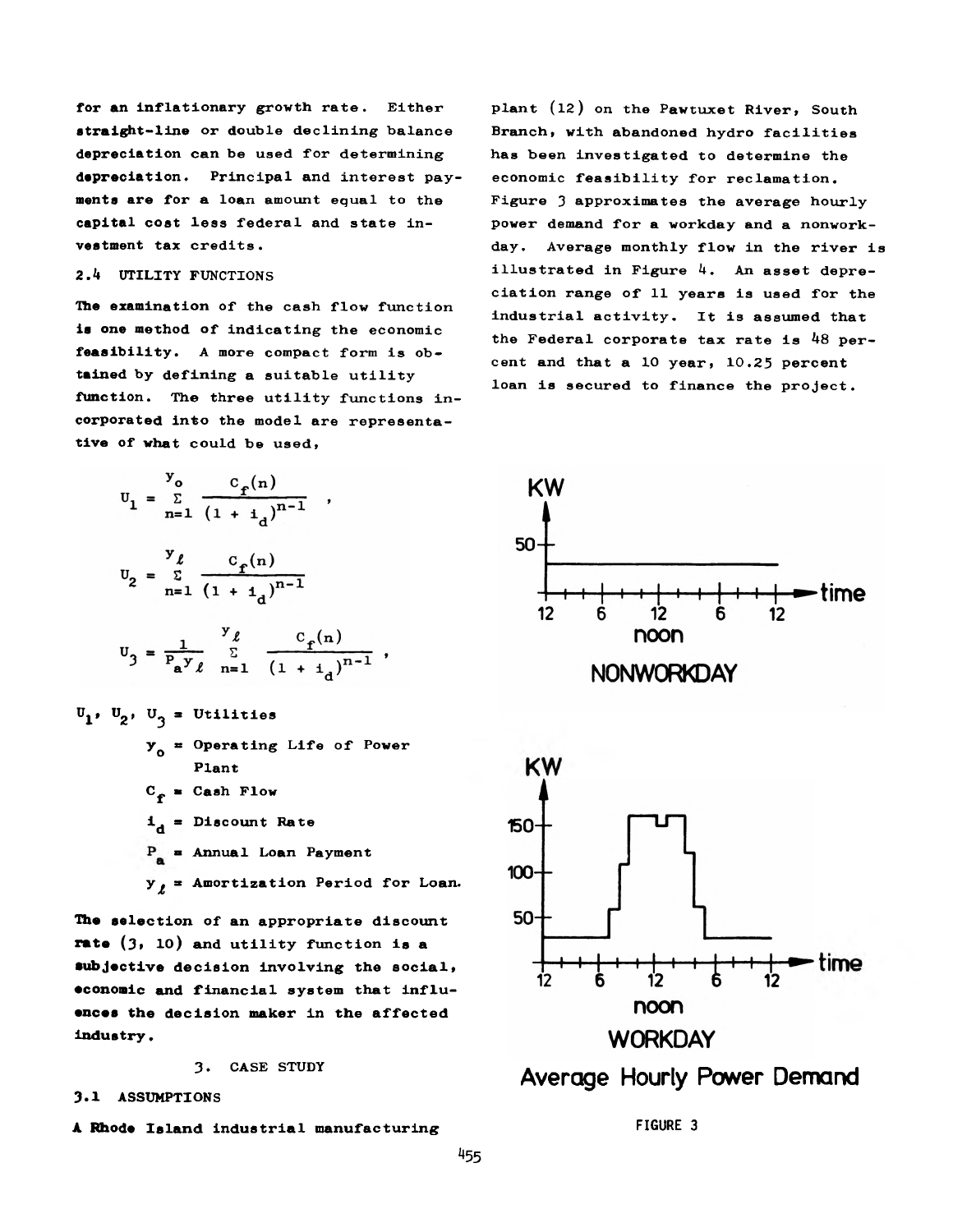

**Average Monthly Flow 1970-1973 Rhode Island Pawtuxet River - South Branch**

### **FIGURE 4**

**The power rate schedule is a general service commercial declining block rate schedule that asymptotically approaches .0460 \$/KWH. It is assumed that excess energy sold to the Utility Company between 7s00 AM — 11:00 PM is valued at .018 \$/KWH and energy sold between 11:00 PM - 7:00 AM is valued at .015 g/KWH. The assumed installed plant cost is \$700/ K W .**

### **3.2 CASH FLOW ANALYSIS**

With the previous assumptions, a cash **flow schedule from the system model output is obtained and illustrated in Figure 5. Case studies for other facilities can easily be obtained by changing the data input to the model. Optimization studies are obtained by maximizing an appropriate utility function (l3).**

### **3-3 SENSITIVITY ANALYSIS**

**As many of the data input variables for the case study are based on estimates or subject to future change, a sensitivity analysis of the results can provide useful information. The two utility functions used in the sensitivity study are:**

> **Utility 1 = Discounted Cash Flow Sum over Operating Life, Utility** *2* **= Discounted Cash Flow Sum over Loan Period.**

**The nominal data set is that used in the case study. With the sensitivity being defined:**

> **Percent Change in Utility \* Percent Change in Variable**

**a sensitivity matrix is illustrated in Figure 6. Figure 7 illustrates the utility values for single variable changes.**

*k.* **CONCLUSION**

#### *U* **. 1 SUMMARY**

**A cash flow system model is useful in assessing the financial feasibility for reclaiming hydroelectric facilities for industries suitably located. From the cash flow, utility functions are defined to express in compact form the financial feasibility for the development of a particular site. Computer modeling provides the means of coping with the many diverse inputs that occur at different sites. A detailed case study with a sensitivity analysis has been presented. With the selection of an appropriate utility function the cash flow system model can be used to select a power plant size that will maximize financial feasibility. Because of the many variables involved, including regional energy costs (ll), financial feasibility is site specific.**

**Also of interest, but not within the scope of this paper are discussions of effects**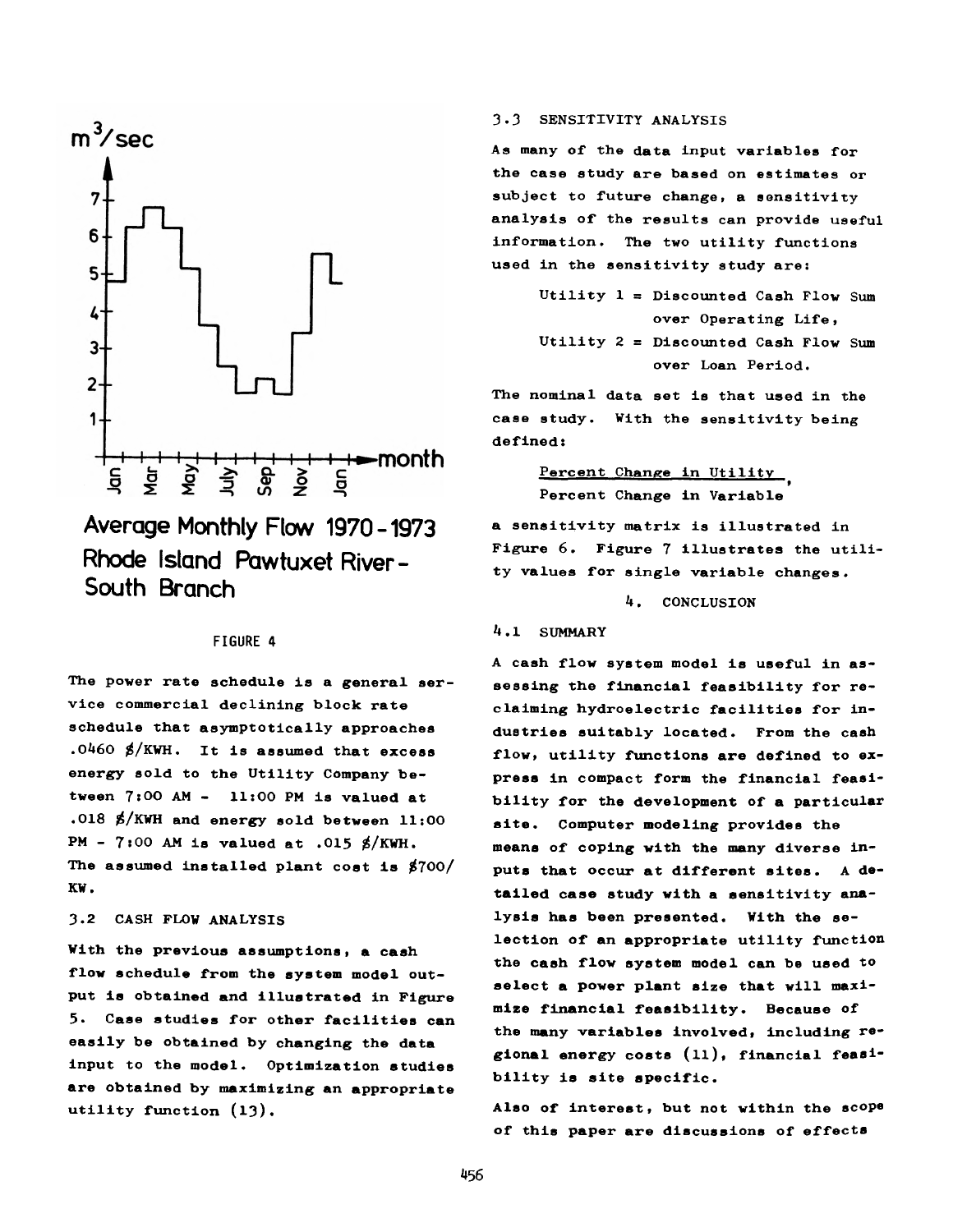| <b>YEAR</b> | <b>DEPREC</b>  | <b>PROD COST</b> | <b>MARG REV</b> | <b>LOAN PRNC</b> | <b>LOAN INT</b> | <b>CASH FLOW</b> | FED TAX   | STATE TAX |
|-------------|----------------|------------------|-----------------|------------------|-----------------|------------------|-----------|-----------|
| $\bullet$   | $\mathbf{o}$ . | о.               | $\mathbf{o}$ .  | $\mathbf{o}$ .   | $\bullet$       | о.               | $-14000.$ | $-2000.$  |
| 1           | 25455.         | 4600.            | 39353.          | 7638.            | 12628.          | 16224.           | $-1470.$  | $-266.$   |
| 2           | 20826.         | 4853.            | 41557.          | 8421.            | 11845.          | 14334.           | 1781.     | 323.      |
| 3           | 17040.         | 5120.            | 43884.          | 9284.            | 10982.          | 12895.           | 4744.     | 859.      |
|             | 13942.         | 5401.            | 46341.          | 10236.           | 10030.          | 11823.           | 7493.     | 1357.     |
| 5           | 11407.         | 5699.            | 48936.          | 11205.           | 8981.           | 11053.           | 10091.    | 1828.     |
| 6           | 9333.          | 6012.            | 51677.          | 12442.           | 7824.           | 10529.           | 12589.    | 2281.     |
| 7           | 7636.          | 6343.            | 54571.          | 13717.           | 6549.           | 10205.           | 15033.    | 2723.     |
| 9           | 6248.          | 6691.            | 57627.          | 15123.           | 5143.           | 10043.           | 17463.    | 3164.     |
| ۰           | 5112.          | 7060.            | 60854.          | 16673.           | 3593.           | 10010.           | 19911.    | 3607.     |
| 10          | 4182.          | 7448.            | 64262.          | 18382.           | 1884.           | 10078.           | 22410.    | 4060.     |
| 11          | 3422.          | 7857.            | 67860.          | о.               | ٥.              | 30490.           | 24986.    | 4526.     |
| 12          | ٥.             | 8290.            | 71660.          | ٥.               | ο.              | 30317.           | 27985.    | 5070.     |
| 13          | о.             | 8745.            | 75673.          | 0.               | $\mathbf{o}$ .  | 32018.           | 29555.    | 5354.     |
| 14          | о.             | 9226.            | 79911.          | о.               | $\mathbf{o}$ .  | 33815.           | 31214.    | 5655.     |
| 15          | о.             | 9734.            | 84386.          | о.               | $\mathbf{o}$ .  | 35713.           | 32966.    | 5972.     |
| 16          | о.             | 10269.           | 89111.          | ٥.               | о.              | 37718.           | 34817.    | 6307.     |
| 17          | о.             | 10934.           | 94102.          | о.               | о.              | 39835.           | 36771.    | 6661.     |
| 18          | ٥.             | 11430.           | 99371.          | о.               | о.              | 42071.           | 38835.    | 7035.     |
| 19          | ٥.             | 12059.           | 104936.         | ο.               | о.              | 44433.           | 41015.    | 7430.     |
| 20          | о.             | 12722.           | 110812.         | о.               | ο.              | 46927.           | 43317.    | 7847.     |
| 21          | ο.             | 13421.           | 117018.         | о.               | ο.              | 49560.           | 45748.    | 8298.     |
| 22          | $\mathbf{o}$ . | 14160.           | 123571.         | $\mathbf{o}$     | $\mathbf{o}$ .  | 52342.           | 48316.    | 8753.     |
| 23          | ٥.             | 14938.           | 130491.         | о.               | о.              | 55280.           | 51028.    | 9244.     |
| 24          | о.             | 15760.           | 137798.         | 0.               | ο.              | 58383.           | 53892.    | 9763.     |
| 25          | $\mathbf{o}$ . | 16627.           | 145515.         | о.               | ٥.              | 61660.           | 56917.    | 10311.    |
| 26          | ٥.             | 17541.           | 153664.         | о.               | ٥.              | 65121.           | 60112.    | 10890.    |
| 27          | ٥.             | 18506.           | 162269.         | о.               | о.              | 68776.           | 63486.    | 11501.    |
| 28          | о.             | 19524.           | 171356.         | $\mathbf{o}$ .   | ٥.              | 72636.           | 67049.    | 12147.    |
| 29          | о.             | 20598.           | 180951.         | о.               | ٥.              | 76713.           | 70912.    | 12828.    |
| 30          | $\mathbf{o}$ . | 21730.           | 191085.         | $\mathbf{o}$ .   | о.              | 81019.           | 74787.    | 13548.    |
| 31          | $\mathbf{o}$ . | 22926.           | 201785.         | о.               | о.              | 85566.           | 78984.    | 14309.    |
| 32          | ο.             | 24187.           | 213085.         | ٥.               | о.              | 90369.           | 83418.    | 15112.    |
| 33          | ۰.             | 25517.           | 225018.         | $\mathbf{o}$ .   | ٥.              | 95441.           | 88100.    | 15960.    |
| 34          | о.             | 26920.           | 237619.         | $\mathbf{o}$ .   | о.              | 100798.          | 93044.    | 16856.    |
| 35          | о.             | 28401.           | 250925.         | ٥.               | о.              | 106456.          | 98267.    | 17802.    |

#### HYDRO-ELECTRIC SIMULATION ASSUMPTIONS

POWER PLANT RATED: 200. KW r AVERAGE UTILIZATION: 172. KW DAM HEIGHT IS 7.92 METERS! POWER PLANT EFFICIENCY IS 75.X INSTALLED PLANT COST IS \* 700./KW» OPERATING LIFE IS 35 YRS LOAN AMOUNT IS \* 123200. : CAPITAL COST - 10.00% FEDERAL INVESTMENT TAX CREDIT - 2.00% STATE INVESTMENT TAX CREDIT

LOAN INTEREST IS 10.25% FOR 10 YEAR LOAN PERIOD INFLATION =  $5.50X$ <sup>2</sup> ENERGY INFLATION =  $5.60X$ <sup>2</sup> WORKDAYS/YR = 250 ENERGY VALUE: 486140.KWH/YRr .0460 YR 1 4/KWHJ 597824.KWH/YR» .0180 YR 1 \$/KWH\$ 415311.KWH/YR, .0150 YR 1 \$/KWH

AUTOMATED PLANT YEAR 1 ENERGY PRODUCTION COSTS ARE ♦ 4600. FEDERAL CORPORATE TAX IS 48.0% PLANT IS DOUBLE DECLINING BALANCE DEPRECIATED OVER 11 YEARS

#### \*\* DISCOUNT RATE! 8.00% » UTIL 1 » *\** 346315. » UTIL 2 = 4 87968. f UTIL 3 = 0.43 \*\*

**CASH FLOW ANALYSIS**

#### **FIGURE 5**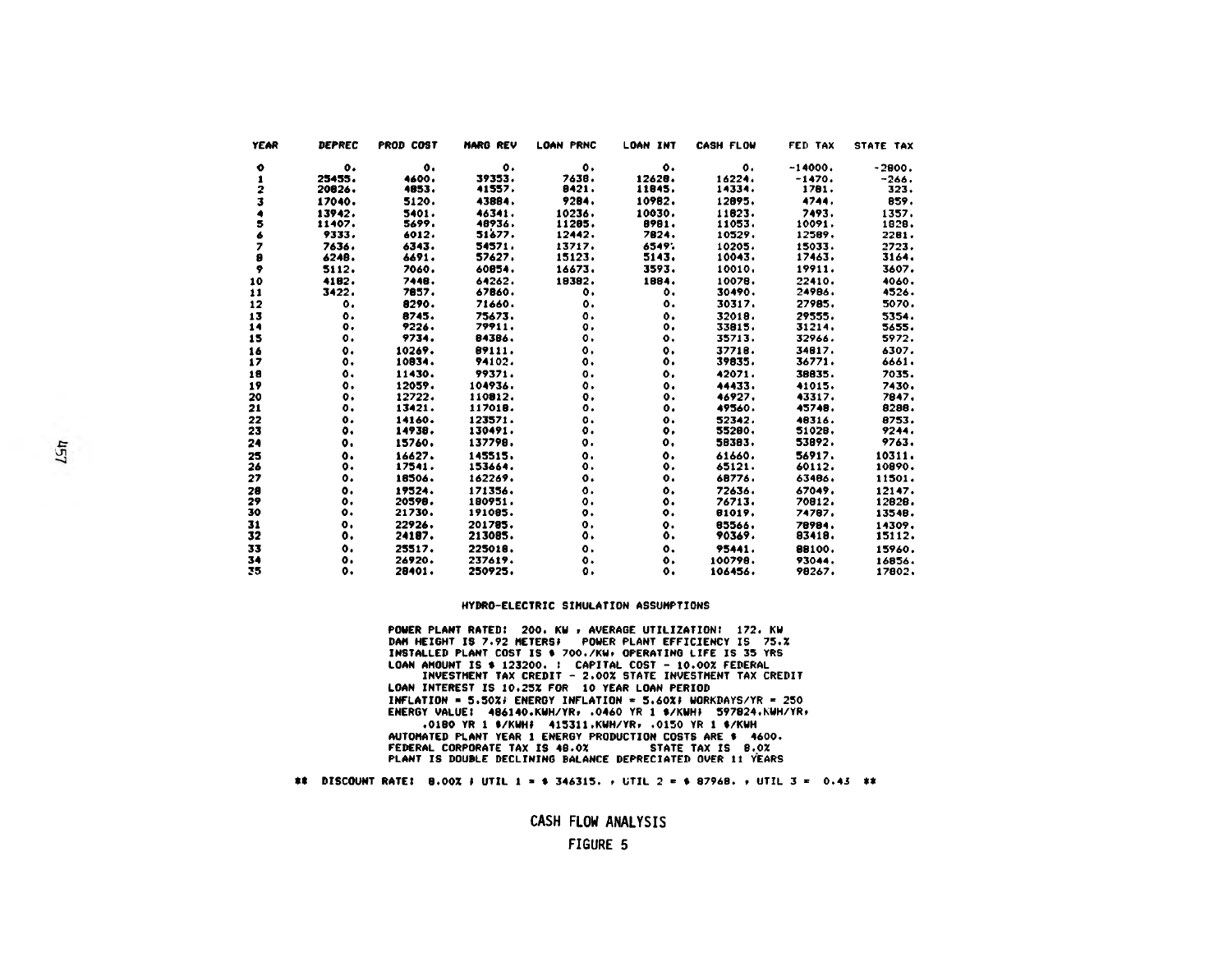| UTILITY<br>2 | utility<br>1 | <b><i>VARIABLE</i></b><br><b>CHANGE</b>                        | <b>NOMINAL</b><br><b>VALUE</b> |
|--------------|--------------|----------------------------------------------------------------|--------------------------------|
| $-.05$       | $-.13$       | INFLATION $\rightarrow$ 5.50/0                                 | 5.50/c                         |
| $-.05$       | $-.11$       | INFLATION $--$ 4.50/0                                          | $5.50$ o                       |
| .41          | 1.03         | ENERGY COST INFLATION --> 6.60/0                               | 5.60/c                         |
| .43          | .95          | ENERGY COST INFLATION $--$ 4.60/0                              | 5.60/c                         |
| $-.77$       | $-.88$       | FEDERAL CORPORATE TAX --> 38.0/0                               | 48.0/0                         |
| $-.77$       | $-.88$       | FEDERAL CORPORATE TAX --> 30.0/0                               | 48.o/o                         |
| $-.19$       | $-.03$       | DEPRECIATION PERIOD --> 22 YEARS                               | 11 TEARS                       |
| $-.14$       | $-.03$       | DEPRECIATION PERIOD --> 35 YEARS                               | 11 YEARS                       |
| 0.00         | .82          | OPERATING LIFE --> 30 YEARS                                    | 35 YEARS                       |
| 0.00         | .74          | OPERATING LIFE --> 40 YEARS                                    | <b>35 YEARS</b>                |
| .15          | -04          | FEDERAL INVESTMENT TAX CREDIT -- > 8.0/0                       | 10.0/6                         |
| .15          | .04          | FEDERAL INVESTMENT TAX CREDIT --> 12.0/0                       | 10.0/c                         |
| .03          | .01          | STATE INVESTMENT TAX CREDIT --> 4.0/0                          | 2.0/0                          |
| 1.88         | -04          | LOAN PERIOD --> 8 YEARS                                        | 10 TEARS                       |
| 2.03         | .05          | LOAN PERIOD --> 5 YEARS                                        | 10 YEARS                       |
| $-.33$       | $-.08$       | LOAN INTEREST $--$ 12.000/0                                    | 10.250/c                       |
| $-.31$       | $-.08$       | LOAN INTEREST $--$ 8.00o/o                                     | 10.250/c                       |
| 1.10         | .76          | DISPLACED VALUE OF ENERGY --> .048 YR 1 \$/KWH                 | .046 YR 1 \$/KWH               |
| 1.10         | .76          | DISPLACED VALUE OF ENERGY --> .040 YR 1 \$/KWH                 | .046 YR 1 \$/KWH               |
| 1.10         | .76          | DISPLACED VALUE OF ENERGY --> .035 YR 1 \$/KWR                 | .046 YR 1 \$/KWH               |
| .53          | .36          | DAY VALUE OF ENERGY SOLD --> .021 YR 1 \$/KWH                  | .018 YR 1 \$/KWH               |
| .53          | 36.          | DAY VALUE OF ENERGY SOLD --> .015 YR 1 \$/KWH                  | .018 YR 1 \$/KWH               |
| .31          | .21          | NIGHT VALUE OF ENERGY SOLD --> .0165 YR 1 \$/EWH               | .015 YR 1 \$/KWH               |
| $-.23$       | $-.15$       | YEAR 1 PRODUCTION COSTS --> \$8000.00                          | \$4600.00                      |
| $-.71$       | $-.18$       | INSTALLED PLANT COST --> \$600./KW                             | \$700./KV                      |
| $-.71$       | $-.18$       | INSTALLED PLANT COST --> \$1000./EV                            | \$700./KW                      |
| 40.          | .34          | INSTALLED PLANT RATING --> 300 KW                              | 200 EV                         |
| . 54         | .68          | INSTALLED PLANT RATING -- > 100 KW                             | 200 KV                         |
| .32          | .22          | <b>VORKDAYS --&gt; 260 DAYS</b>                                | 250 DAYS                       |
| .32          | .22          | WORKDAYS --> 240 DAYS                                          | 250 DAYS                       |
| - 52         | 36.          | DAM HEAD --> 7.32 METERS                                       | 7.92 METERS                    |
| -44          | .31          | DAM HEAD --> 8.53 METERS                                       | 7.92 METERS                    |
| . 51         | - 35         | POWER PLANT EFFICIENCY --> 70.0/0                              | 75.0/c                         |
| 54.          | .31          | POWER PLANT EFFICIENCY --> 80.0/0                              | 75.0/c                         |
| .33          | - 36         | POWER PLANT EFFICIENCY --> 65.0/0                              | 75.0/c                         |
| $-.27$       | -1.53        | DISCOUNT RATE --> 6.0/0                                        | 8.0/c                          |
| $-.22$       | $-.83$       | DISCOUNT RATE $--$ 12.0/0                                      | 8.0/c                          |
| .77          | .53          | RIVER FLOW YEARLY MEAN --> 20. o/o INCREASE                    |                                |
| 1.02         | .70          | RIVER FLOW YEARLY MEAN --> 20. o/o DECREASE                    |                                |
| - 45         | $-.31$       | RIVER FLOW AMPLITUDE VARIATION ABOUT MEAN --> 20. o/o INCREASE |                                |
| - 41         | $-.29$       | RIVER FLOW AMPLITUDE VARIATION ABOUT MEAN --> 20. 0/0 DECREASE |                                |
| . 46         | .32          | WORKDAY POWER DEMAND --> 20. o/o INCREASE                      |                                |
| 49.          | -34          | WORKDAY POWER DEMAND --> 20. o/o DECREASE                      |                                |
| $\cdot$ 11   | .08          | NONWORKDAY POWER DEMAND --> 20. o/o INCREASE                   |                                |
| .11          | .08          | NONWORKDAY POWER DEMAND --> 20. o/c DECREASE                   |                                |

**SENSITIVITY MATRIX FIGURE 6**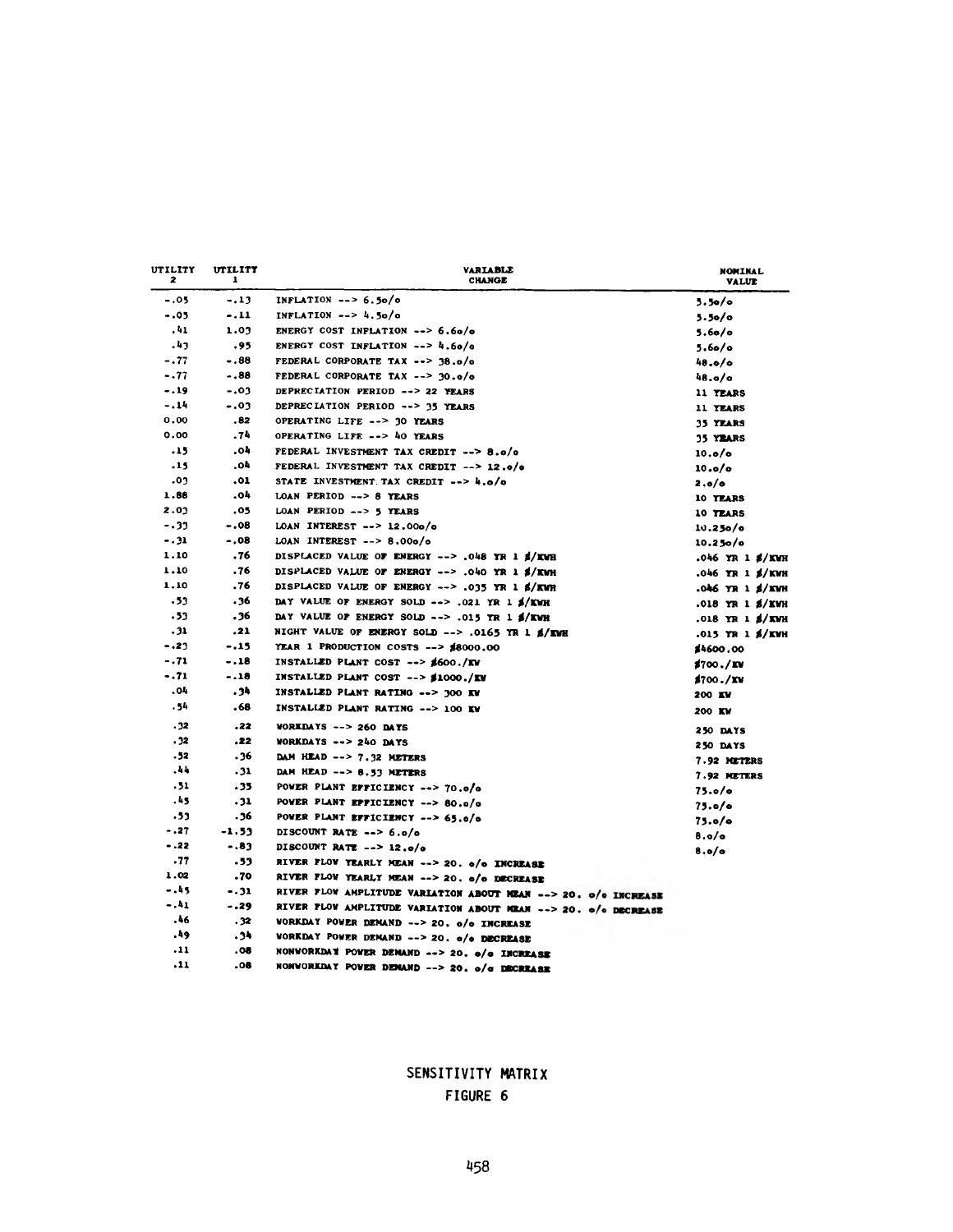| <b>UTILITY</b><br>2 | UTILITY<br>ı | VARIABLE CHANGE                                               | <b>HOMINAL VALUE</b>   |
|---------------------|--------------|---------------------------------------------------------------|------------------------|
| 87137.              | 338168.      | INPLATION $--$ 6.50/0                                         | 5.50/c                 |
| 88759.              | 353030.      | INFLATION $--$ 4.50/0                                         | 5.50/c                 |
| 95110.              | 417386.      | ENERGY COST INFLATION $--$ 6.60/0                             | 5.60/c                 |
| 81170.              | 287757.      | ENERGY COST INFLATION $--$ 4.60/0                             | 5.60/c                 |
| 102095.             | 409819.      | FEDERAL CORPORATE TAX --> 38.0/0                              | 48.a/o                 |
| 113396.             | 460623.      | <b>FEDERAL CORPORATE TAX --&gt; 30.0/0</b>                    | 48.0/0                 |
| 71069.              | 335133.      | DEPRECIATION PERIOD --> 22 YEARS                              | 11 YEARS               |
| 61020.              | 326708.      | DEPRECLATION PERIOD --> 35 YEARS                              | 11 YEARS               |
| 87968.              | 305637.      | OPERATING LIFE --> 30 YEARS                                   | 35 YEARS               |
| 87968.              | 382692.      | OPERATING LIFE --> 40 YEARS                                   | <b>35 TEARS</b>        |
| 85376.              | 343723.      | FEDERAL INVESTMENT TAX CREDIT --> 8.0/0                       | 10.0/c                 |
| 90560.              | 348907.      | FEDERAL INVESTMENT TAX CREDIT $--$ 12.0/0                     | 10.0/c                 |
| 90560.              | 348907.      | STATE INVESTMENT TAX CREDIT --> 4.0/0                         | 2.0/0                  |
| 34860.              | 343240.      | LOAN PERIOD --> 8 YEARS                                       | 10 YEARS               |
| -1433.              | 338297.      | LOAN PERIOD --> 5 YEARS                                       | 10 YEARS               |
| 83060.              | 341407.      | LOAN INTEREST $\rightarrow$ 2.000/0                           | 10.250/c               |
| 94006.              | 352353.      | LOAN INTEREST $\leftarrow$ 8.000/0                            | 10.250/c               |
| 92181.              | 357713.      | DISPLACED VALUE OF ENERGY --> .048 YR 1 \$/KWR                | .046 TR 1 \$/KWH       |
| 75330.              | 312119.      | DISPLACED VALUE OF ENERGY --> .040 YR 1 S/KWH                 | .046 TR 1 \$/KWH       |
| 64798.              | 283622.      | DISPLACED VALUE OF ENERGY --> .035 YR 1 S/KWH                 | .046 TR 1 <b>S/KWH</b> |
| 95739.              | 367341.      | DAY VALUE OF ENERGY SOLD --> .021 TR 1 \$/KWH                 | .018 TR 1 S/KWH        |
| 80197.              | 325289.      | DAY VALUE OF ENERGY SOLD --> .015 YR 1 \$/EWR                 | .018 TR 1 \$/IWH       |
| 90667.              | 353619.      | NIGHT VALUE OF ENERGY SOLD --> .0165 YR 1 S/KWH               | .015 TR 1 \$/KWH       |
| 73296.              | 307005.      | YEAR 1. PRODUCTION COSTS $---$ \$8000.00                      | \$4600.00              |
| 96924.              | 355153.      | INSTALLED PLANT COST --> \$600./KW                            | \$700./KW              |
| 61099.              | 319801.      | INSTALLED PLANT COST --> \$1000./EV                           | \$700./KW              |
| 89569.              | 404531.      | INSTALLED PLANT RATING --> 300 KV                             | 200 I.W                |
| 64171.              | 228041.      | INSTALLED PLANT RATING -- > 100 EW                            | 200 IV                 |
| 89098.              | 349372.      | WORKDAYS $--$ 260 DAYS                                        | 250 DAYS               |
| 86838.              | 343258.      | <b>WORKDAYS <math>--</math> 240 DAYS</b>                      | 250 DATS               |
| 84505.              | 336945.      | DAM HEAD --> 7.32 METERS                                      | 7.92 METERS            |
| 90978.              |              | DAM HEAD --> 8.53 METERS                                      |                        |
| 85003.              | 354459.      | POWER PLANT EFFICIENCY --> 70.0/0                             | 7.92 METERS            |
| 90586.              | 338292.      |                                                               | 75.0/c                 |
|                     | 353398.      | POWER PLANT EFFICIENCY --> 80.0/0                             | 75.0/c                 |
| 81758.              | 329512.      | POWER PLANT EPFICIENCY --> 65.0/0                             | 75.0/c                 |
| 93892.              | 478538.      | DISCOUNT RATE $--$ 6.0/0                                      | 8.0/0                  |
| 78107.              | 203410.      | DISCOUNT RATE $--$ 12.0/0                                     | 8.o/o                  |
| 101562.             | 383098.      | RIVER FLOW YEARLY MEAN --> 20.0/0 INCREASE                    |                        |
| 69984.              | 297655.      | RIVER FLOW YEARLY MEAN --> 20.0/0 DECREASE                    |                        |
| 80138.              | 325129.      | RIVER FLOW AMPLITUDE VARIATION ABOUT MEAN --> 20.0/0 INCREASE |                        |
| 95263.              | 366055.      | RIVER FLOW AMPLITUDE VARIATION ABOUT MEAN --> 20.0/0 DECREASE |                        |
| 96070.              | 368237.      | WORKDAY POWER DEMAND --> 20.0/0 INCREASE                      |                        |
| 79269.              | 322778.      | <b>WORKDAY POWER DEMAND --&gt; 20.0/0 DECREASE</b>            |                        |
| 89974.              | 351742.      | NONWORKDAY POWER DEMAND --> 20.0/0 INCREASE                   |                        |
| 85962.              | 340887.      | NONWORKDAY POWER DEMAND --> 20.0/0 DECREASE                   |                        |

## **UTILITY CHANGES FIGURE 7**